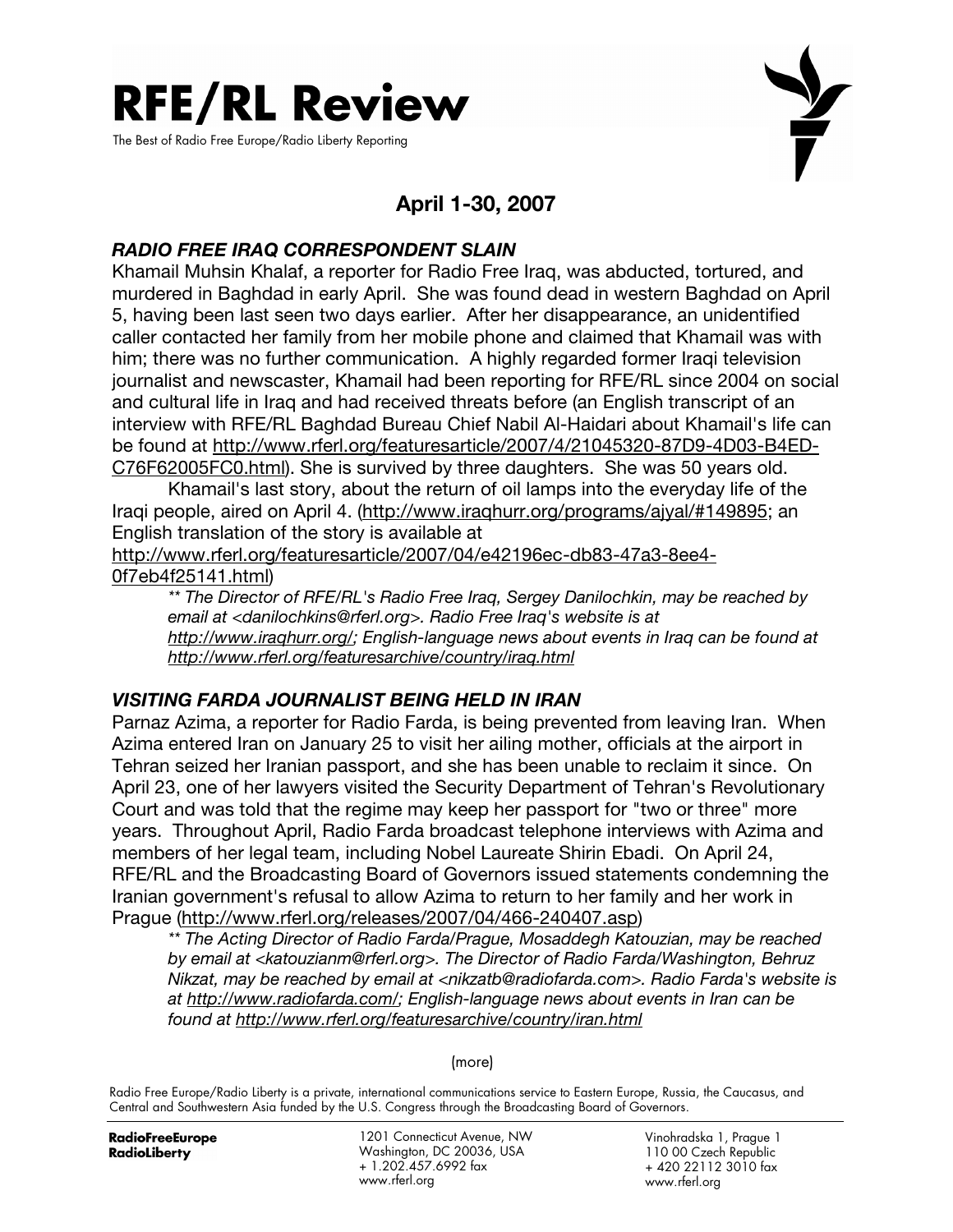## BELARUSIAN TEENAGER ARRESTED FOR ADVERTISING RFE/RL FREQUENCIES

On April 26, police in the northern Belarusian city of Smarhon detained 18-year-old Vladzimir Shulzhytski because he had advertised the frequencies of RFE/RL's Belarusian-language broadcasts. Shulzhytski produced and inserted into mailboxes homemade advertisements listing the Belarus Service's frequencies and times of broadcasts. He now faces charges of using obscene language in public--a common tactic of the Belarusian authorities for prosecuting opponents of the regime. In an interview with the Service, Shulzhytski said that he simply wanted to inform people in his hometown about an alternative and independent source of news (http://www.rferl.org/featuresarticle/2007/04/ab450818-7492-430d-a371- 7481f70fa755.html).

\*\* The Director of RFE/RL's Belarus Service, Alexander Lukashuk, may be reached by email at <lukashuka@rferl.org>. The Belarus Service's website is at http://www.svaboda.org/; English-language news about events in Belarus can be found at http://www.rferl.org/featuresarchive/country/belarus.html

### RADIO FREE IRAQ CORRESPONDENT GIVES EYEWITNESS COVERAGE OF PARLIAMENT BOMBING

Among other pressing issues related to the security situation in the country, RFE/RL's Iraqi Service (broadcasting as Radio Free Iraq) provided extensive coverage of the April 12 suicide bombing at the Iraqi Parliament. Radio Free Iraq correspondent Layla Ahmad was in the area where the suicide attack took place in the parliament's cafeteria just seconds prior to the explosion, and provided listeners eyewitness reports on the carnage, in addition to her regular reporting on political developments during the parliament session

(http://www.iraqhurr.org/programs/specialreport/2007/04/20070412.asp#150210; http://www.iraqhurr.org/programs/correspondents/2007/04/20070413.asp#150268).

\*\* The Director of RFE/RL's Radio Free Iraq, Sergey Danilochkin, may be reached by email at <danilochkins@rferl.org>. Radio Free Iraq's website is at http://www.iraqhurr.org/; English-language news about events in Iraq can be found at http://www.rferl.org/featuresarchive/country/iraq.html

## RADIO FREE AFGHANISTAN FIRST TO REPORT EXECUTION-STYLE KILLING OF AFGHAN JOURNALIST

On April 8, Radio Free Afghanistan broke the news that journalist Adjmal Naqshbandi had been murdered. Shahabuddin Attal, who claims to be a spokesman for Taliban Chief Commander Mullah Daddulah, told Radio Free Afghanistan that the Taliban had executed Naqshbandi after the Afghan government failed to meet their demands. Naqshbandi was kidnapped along with Italian journalist Daniele Mastrogiacomo on March 6 in southern Afghanistan

(http://www.rferl.org/featuresarticle/2007/4/D72A56E0-B05C-4414-B7E3- 4197F93CF117.html)

\*\* The Director of RFE/RL's Radio Free Afghanistan, Akbar Ayazi, may be reached by email at <ayazia@rferl.org>. Radio Free Afghanistan's website is located at http://www.azadiradio.org/; English-language news about events in Afghanistan can be found at http://www.rferl.org/featuresarchive/country/afghanistan.html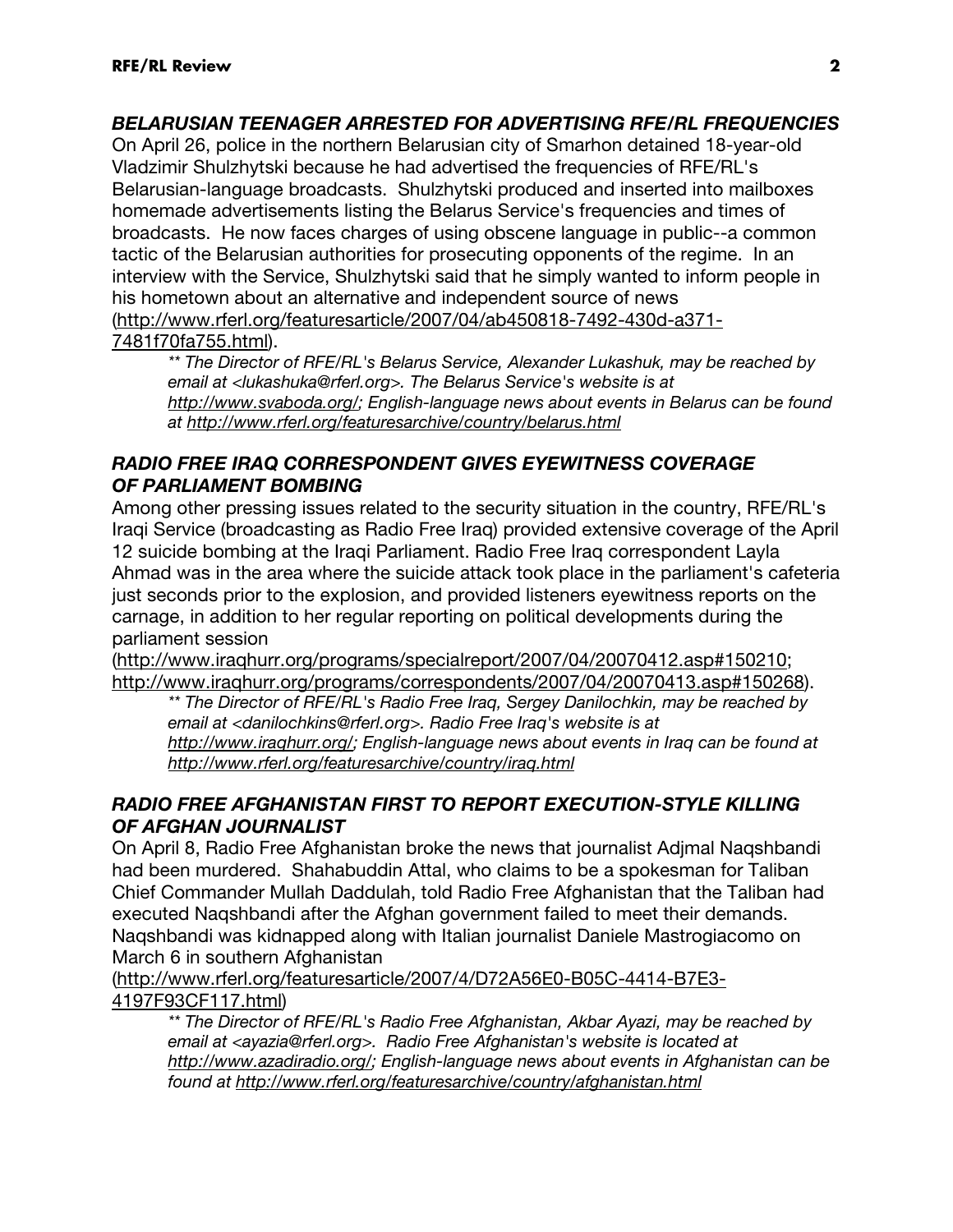## AZERBAIJANI SERVICE BREAKS NEWS OF IMPRISONMENT OF EDITOR

On April 20, the Azerbaijani Service was the first media outlet in Azerbaijan to report the incarceration of Eynulla Fatullayev, the editor of the independent Russian-language weekly Realny Azerbaijan and the Azerbaijani-language daily Gundalik Azerbaycan. Correspondent Shahnaz Beylerqizi reported live from the Baku courtroom after Fatullayev was sentenced to 30 months in prison on charges of insulting refugees in an Internet posting that was attributed to him. In the aftermath of the conviction, the Service broadcast several roundtables on the recent deterioration of freedom of the press in Azerbaijan

(http://www.azadliq.org/Article/2007/05/02/20070502110157197.html; http://www.azadliq.org/Article/2007/04/20/20070420143312337.html).

\*\* The Acting Director of RFE/RL's Azerbaijani Service, Kenan Aliyev, may be reached by email at <aliyevk@rferl.org>. The Azerbaijani Service's website is at http://www.azadses.org/; English-language news about events in Azerbaijan can be found at http://www.rferl.org/featuresarchive/country/azerbaijan.html

### UKRAINIAN SERVICE INTERVIEWS PRESIDENT YUSHCHENKO ON POLITICAL CRISIS

As part of daily coverage of the growing political crisis in Ukraine sparked by the dissolution of Parliament, the Ukrainian Service broadcast an exclusive interview with President Viktor Yushchenko on April 11. In the interview, which was conducted by Kyiv Bureau Chief Viktor Yelensky, Yushchenko vowed that he would not back down from his decision to dissolve Parliament and call early elections (http://www.radiosvoboda.org/article/2007/4/CB1A09D6-92DF-4DCD-A7D1- C72B6ED0FBED.html).

\*\* The Director of RFE/RL's Ukrainian Service, Olga Buriak, may be reached by email at <buriako@rferl.org>. The Ukrainian Service's website is at http://www.radiosvoboda.org/; English-language news about events in Ukraine can be found at http://www.rferl.org/featuresarchive/country/ukraine.html

## KYRGYZ SERVICE AIRS EXCLUSIVE INTERVIEW WITH PRIME MINISTER

On April 22, the Kyrgyz Service was granted an exclusive interview with Prime Minister Almaz Atambayev. In his conversation with Bishkek Bureau Chief Kubat Otorbayev, the Prime Minister declared his willingness to engage in dialogue with opposition leaders seeking changes to the Kyrgyz constitution, and announced that his own working group had submitted a draft law on constitutional amendments to President Kurmanbek Bakiev (http://www.azattyk.org/rubrics/politics/ky/2007/04/8128D9AF-CD05-4CD2-8335-5CC7AE263DF8.ASP).

\*\* The Director of RFE/RL's Kyrgyz Service, Tyntchtykbek Tchoroev, may be reached by email at <tchoroevt@rferl.org>. The Kyrgyz Service's website is at http://www. azattyk.org/; English-language news about events in Kyrgyzstan can be found at http://www.rferl.org/featuresarchive/country/kyrgyzstan.html

## RUSSIAN SERVICE BROADCASTS LIVE COVERAGE OF OPPOSITION RALLY CRACKDOWN...

The Russian Service offered live coverage of an April 14 opposition rally in Moscow that turned violent when police intervened and arrested more than 100 participants. Russian domestic media gave only limited coverage of these events. Former Prime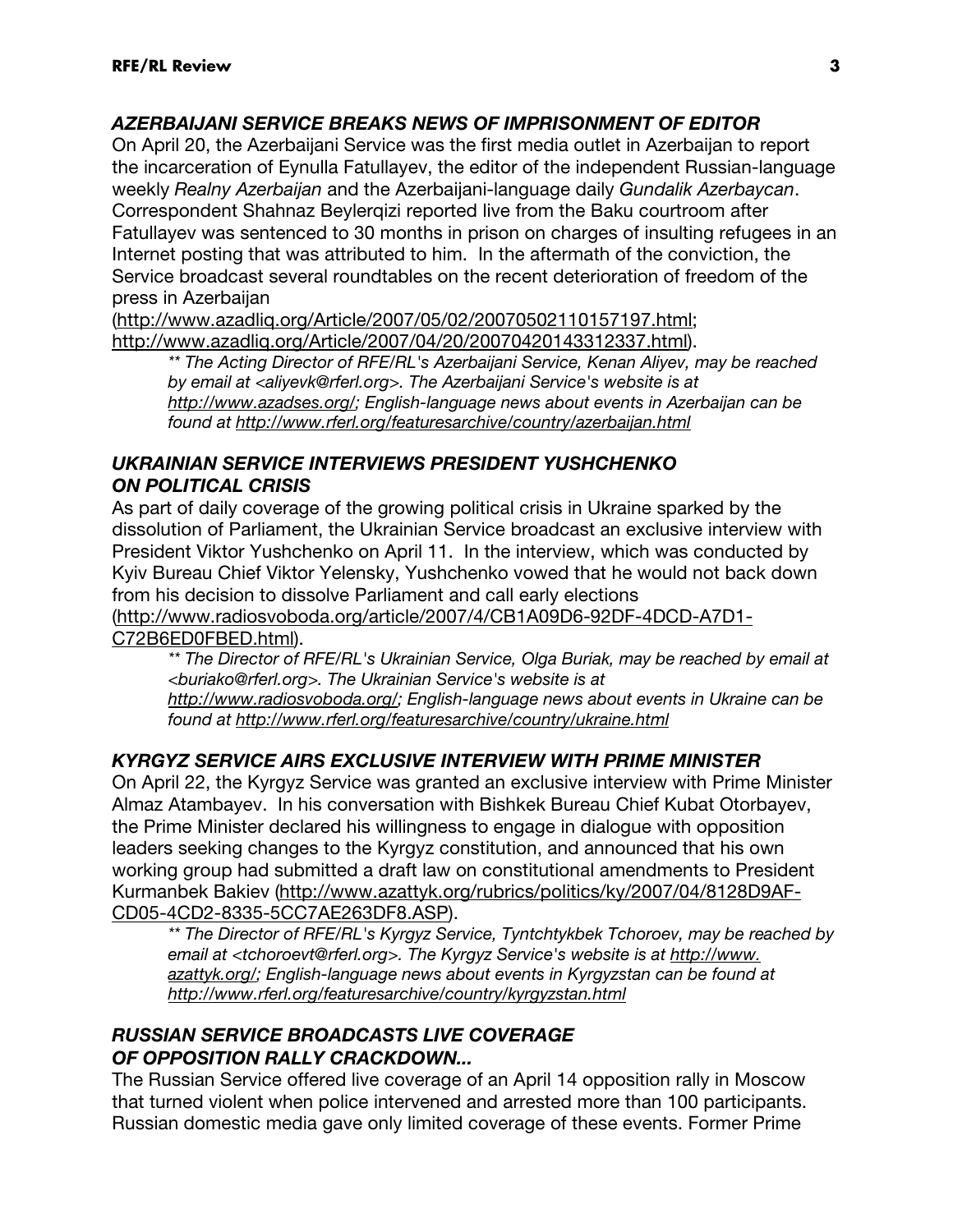Minister Mikhail Kasyanov was nearly arrested while talking to a Russian Service correspondent. Within hours of the violent crackdown, the Service aired interviews with human rights advocates to assess the potential importance of the day's events. The Service also spoke to independent Duma deputy Vladimir Ryzhkov

(http://www.svobodanews.ru/Transcript/2007/04/14/20070414170057160.html) and former Presidential candidate Irina Khakamada

(http://www.svobodanews.ru/Transcript/2007/04/14/20070414140840350.html) about their experiences during the rally. In the days following the crackdown, the Service followed up on the stories of several activists who had been arrested (English reports on the rally and subsequent arrests can be found at

http://www.rferl.org/featuresarticle/2007/4/98AED3F9-73EE-4B12-83C2- 74FC56BC78B4.html and http://www.rferl.org/featuresarticle/2007/4/68B2AE14-1243- 4C2F-9112-2F0B584F0EED.html).

## ...COVERS PERMITTED EXTREMISTS' RALLY IN MOSCOW...

Just days after the violent crackdown on opposition rallies in Moscow and St. Petersburg, authorities allowed young extremists to organize a rally on April 21 on Moscow's Slavyanskiy Square, one day after Hitler's birthday. The RFE/RL Russian Service website published a special report under its "National Issue" rubric on the demonstration, which features photos of the demonstration

(http://www.svobodanews.ru/Article/2007/04/22/20070422134021383.html).

#### ...INTERVIEWS BEREZOVSKY TO CLARIFY CALL FOR REVOLUTION BY "FORCE"...

In an April 14 telephone interview with the Russian Service, exiled Russian tycoon Boris Berezovsky clarified his recent call for the forceful overthrow of the Russian government. Berezovsky told RFE/RL that, in his controversial earlier statement, by "force" he merely meant massive protests similar to those that took place in Georgia in 2003 and Ukraine in 2004. He reiterated, however, that he considers the Russian government a "criminal" regime that cannot be reformed via the electoral process (http://www.svobodanews.ru/Article/2007/04/14/20070414225556177.html; English article at http://www.rferl.org/featuresarticle/2007/4/D90BA66A-42BE-4210-B299- 3311D960AEE3.html).

## ...REPORTS ON PUTIN'S FINAL "STATE OF THE UNION" SPEECH...

On April 26 and 27, the Russian Service provided comprehensive coverage and analysis of Russian President Vladimir Putin's final "State of the Union" speech, aired several interviews with political analysts, politicians, journalists, and military experts (http://www.svobodanews.ru/Article/2007/04/26/20070426111200467.html; http://www.svobodanews.ru/Article/2007/04/26/20070426181326233.html; http://www.svobodanews.ru/Article/2007/04/27/20070427103233200.html; http://www.svobodanews.ru/Article/2007/04/27/20070427192538757.html; http://www.svobodanews.ru/Article/2007/04/27/20070427150021953.html). Russian Service broadcaster Irina Lagunina also took an in-depth look at Putin's threat to withdraw Russia from the Conventional Forces in Europe (CFE) Treaty during the April 27 edition of her analytical program "Time and World" (http://www.svobodanews.ru/Transcript/2007/04/27/20070427172831967.html).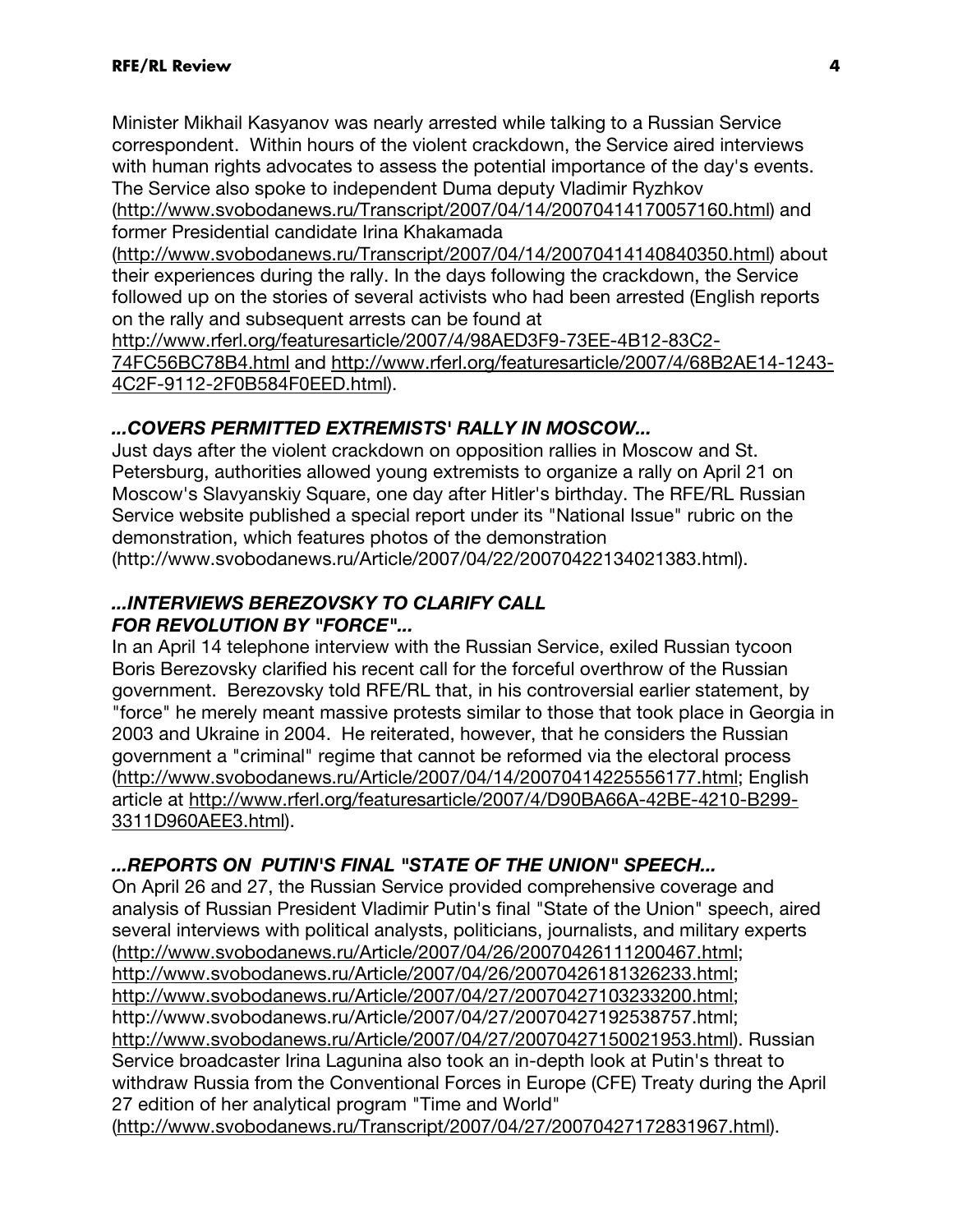### ...MONITORS UPROAR OVER SOVIET WAR MEMORIAL IN ESTONIA

Throughout April, the Russian Service reported on escalating tensions between Estonia and Russia over the removal of a Soviet-era war memorial from downtown Tallinn. One person died and more than 40 were injured during violent clashes that erupted on April 27, when the monument was finally moved to a military cemetery away from the center of the city. Rallies took place across Russia to protest the decision by the Estonian government, and members of pro-Kremlin youth organizations surrounded the Estonian Embassy in Moscow. In sharp contrast to Russian domestic media coverage, RFE/RL sought out and provided commentary by both Estonian and Russian officials and featured reporting from the capitals of both countries (http://www.svobodanews.ru/Article/2007/04/27/20070427144015993.html; http://www.svobodanews.ru/Article/2007/05/02/20070502094336040.html; http://www.svobodanews.ru/Article/2007/05/02/20070502135602703.html; http://www.svobodanews.ru/Article/2007/04/30/20070430144803283.html; http://www.svobodanews.ru/Transcript/2007/04/30/20070430205953783.html; http://www.svobodanews.ru/Article/2007/04/27/20070427100321820.html).

\*\* The Director of RFE/RL's Russian Service, Maria Klein, may be reached by email at <kleinm@rferl.org>. The Russian Service's website is at http://www.svobodanews.ru; English-language news about events in Russia can be found at http://www.rferl.org/featuresarchive/country/russia.html

### RFE/RL REMEMBERS BORIS YELTSIN

When former Russian President Boris Yeltsin died on April 23, RFE/RL's Russian Service and Central Newsroom provided comprehensive analysis of his life, career, and legacy. The newsroom ran features summarizing both Yeltsin's achievements and his failures, while the Russian Service conducted interviews with dozens of people who worked with or personally knew him. Yeltsin played a crucial role in RFE/RL's ability to operate in Russia, issuing a presidential decree in 1993 allowing RFE/RL to establish a bureau in Moscow (http://www.rferl.org/featuresarticle/2007/4/C4A262B6-1955-4443- 9FE0-CC4C03C1B850.html; http://www.rferl.org/featuresarticle/2007/4/21CE78CD-67F3-442F-8C4C-292C3F574152.html;

http://www.rferl.org/featuresarticle/2007/4/49D6B145-721B-4E57-B920- 0410D5225E57.html; http://www.rferl.org/featuresarticle/2007/4/58E44274-1FD4- 4CE7-9908-2138EF74C3C9.html;

http://www.svobodanews.ru/Article/2007/04/23/20070423201352257.html; http://www.svobodanews.ru/Article/2007/04/30/20070430144803283.html; http://www.svobodanews.ru/Article/2007/04/23/20070423205529997.html; http://www.svobodanews.ru/Article/2007/04/23/20070423213209713.html; http://www.svobodanews.ru/Article/2007/04/24/20070424101054603.html; http://www.svobodanews.ru/Article/2007/04/24/20070424151900313.html; http://www.svobodanews.ru/Article/2007/04/26/20070426111200467.html)

\*\* The Director of RFE/RL's Russian Service, Maria Klein, may be reached by email at <kleinm@rferl.org>; the Russian Service's website is at http://www.svobodanews.ru; English-language news about events in Russia can be found at http://www.rferl.org/featuresarchive/country/russia.html The Acting Executive Producer of RFE/RL's Central Newsroom, Charles Recknagel, may be reached by email at <recknagelc@rferl.org>; RFE/RL English-language news reports can be found at http://www.rferl.org/features/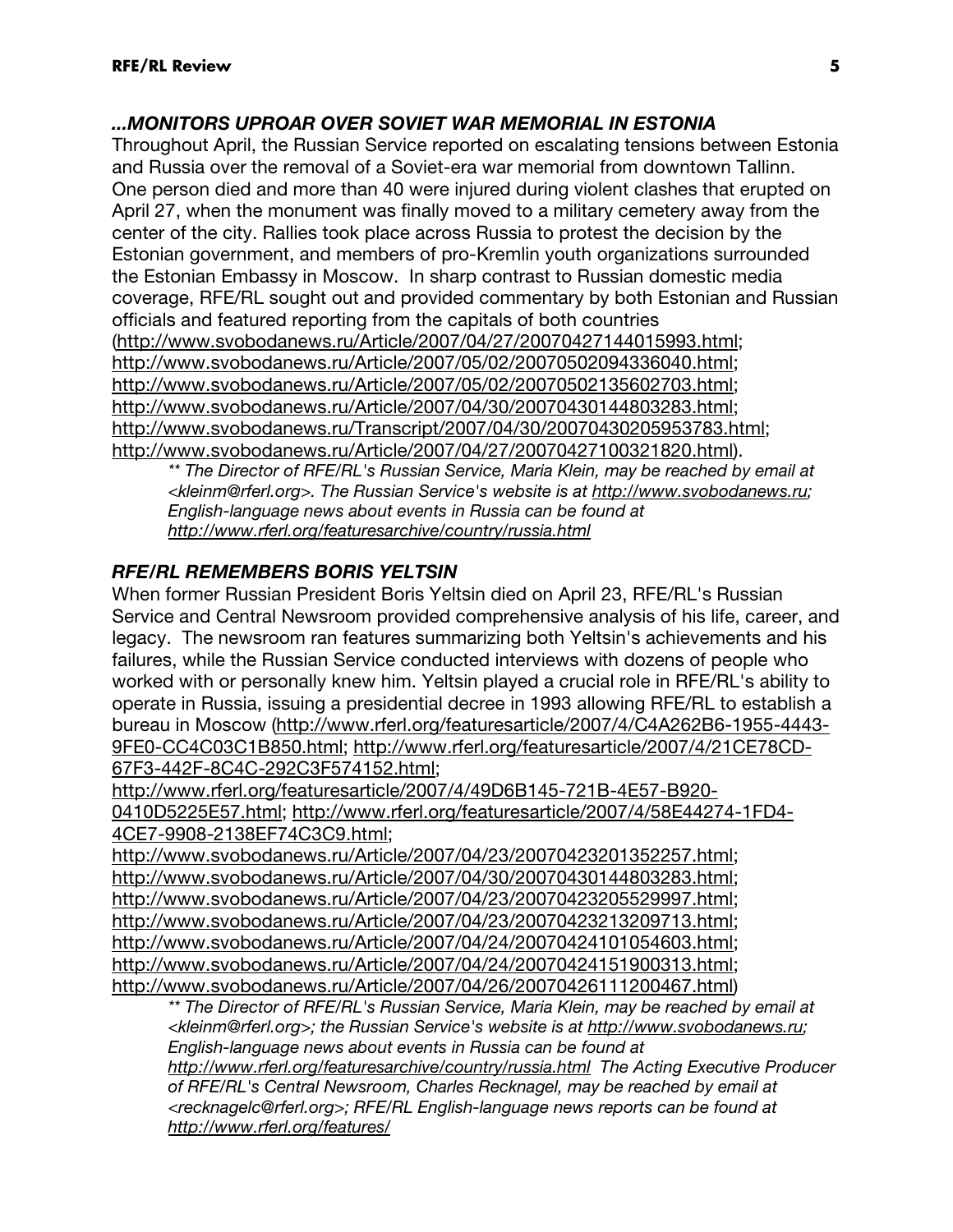## BELARUS SERVICE ORGANIZES ONLINE DISCUSSION WITH YOUNG OPPOSITION ACTIVISTS...

In the weeks leading up to March 25, when the Belarusian opposition traditionally organizes its "Freedom Day" demonstrations, Belarusian police and secret services launched an intense campaign of intimidation, harassment, interrogations, detentions and arrests of opposition youth activists throughout the country. RFE/RL's Belarus Service covered many of these cases throughout March, interviewing activists and detailing the harassment they endured. The campaign culminated in criminal charges being brought against 5 young activists of the underground "Young Front" organization that carry a maximum sentence of up to five years in prison. All five activists--ranging in age from 16 to 22--participated in a Belarus Service on-line conference on April 4 (transcript at http://www.svaboda.org/forum/forum.aspx?ForumID=82&y=2007; photos at http://www.svaboda.org/articlesfeatures/politics/2007/4/5BC6C5C2-3064-4170- 97CC-9FDA1040AB29.html).

### ...COVERS RELEASE OF ACTIVIST DETAINED, DRUGGED IN PSYCHIATRIC HOSPITAL

In a live interview on March 26, Kristina Shatsikava told listeners to the Belarus Service's morning show how she was forced into a car by men dressed in civilian clothes on March 24 and driven to a mental hospital in her home city of Mahilyow. There, according to Shatsikava, she was tied to a bed and injected with drugs that kept her unconscious for much of the next two days. The Belarus Service also interviewed police and hospital authorities linked with the case; the hospital officials confirmed that Shatsikava had been brought to the institution by plain-clothes policemen and detained there on the premise that she may have posed a danger to herself or others. Once the March 25 "Freedom Day" demonstrations had ended in Minsk, Shatsikava was released--after being certified by the hospital as mentally sound (http://www.svaboda.org/articlesfeatures/politics/2007/3/7C4C5CE7-01E0-44CA-895C-286C7FACF5A0.html).

\*\* The Director of RFE/RL's Belarus Service, Alexander Lukashuk, may be reached by email at <lukashuka@rferl.org>. The Belarus Service's website is at http://www.svaboda.org/; English-language news about events in Belarus can be found at http://www.rferl.org/featuresarchive/country/belarus.html

## SSALS BREAKS NEWS OF VISIT BY MACEDONIAN FOREIGN MINISTER TO SYRIA...

SSALS's Macedonian subunit was the first media outlet in Macedonia to announce on April 10 that Macedonian Foreign Minister Antonio Milosovski was visiting Syria that day to meet Syrian President Bashar al-Assad. The Office of the Foreign Minister had not announced the visit in advance, fearing that the political opposition there would criticize the visit as unwise at a time when Macedonia is negotiating admission to NATO. After RFE/RL aired the news, Foreign Minister Milosovski released a short statement about the visit

(http://www.makdenes.org/programs/aktuelnosti/ma/2007/04/84C97C96-152B-41A2- A106-957525C8A370.ASP).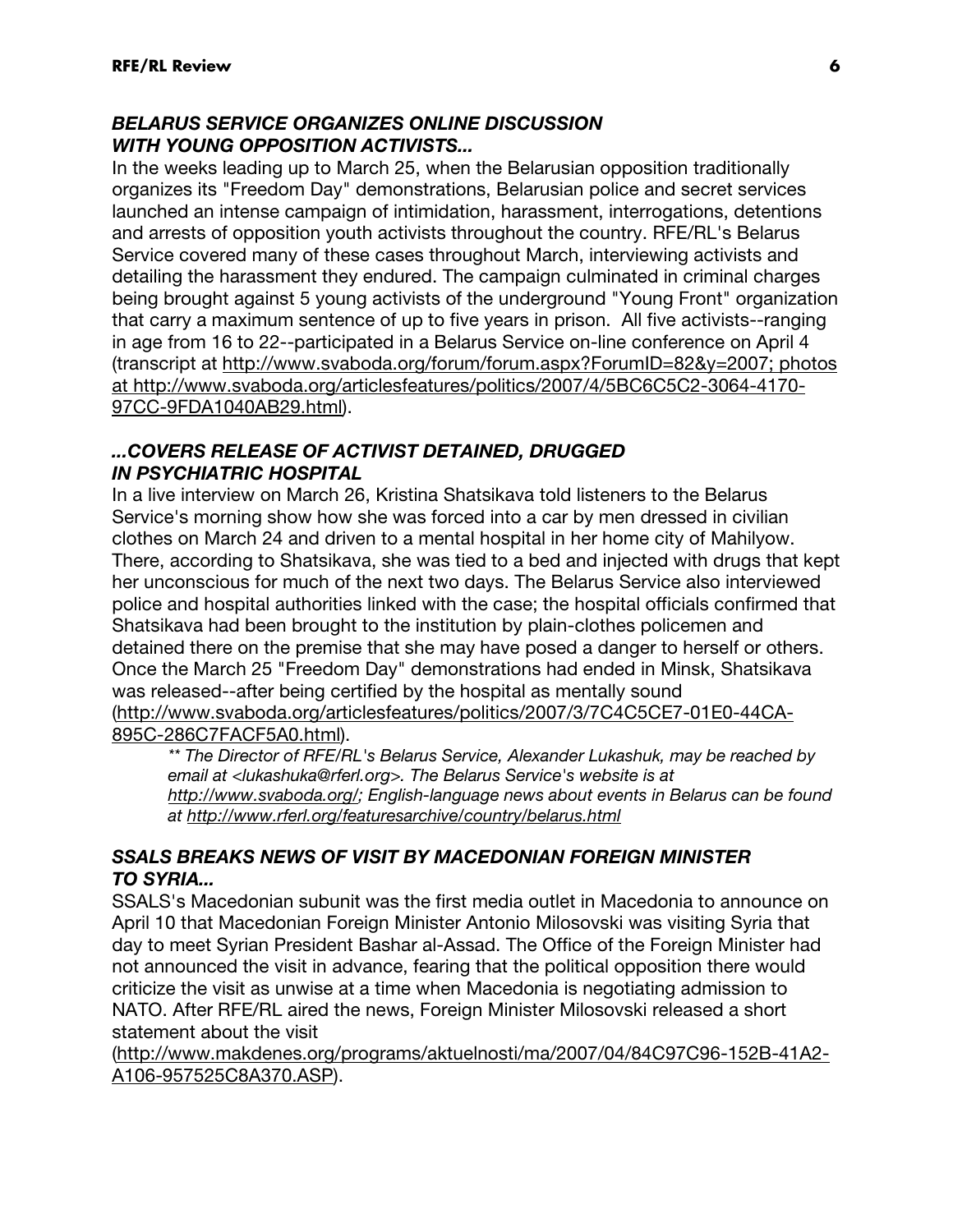## ...AIRS SERIES ON SECRET DETENTION CAMPS IN SERBIA...

In the last week of March, South Slavic and Albanian Languages Service (SSALS) broadcast a three-part series on detention camps located in Serbia during the 1990's civil war in the former Yugoslavia. Hundreds of Croatian prisoners of war and civilians were imprisoned and tortured; more than 300 were killed, while another 500 detainees disappeared. Serbian authorities have never admitted to the existence of these camps.

 Croatian-speaking SSALS correspondents interviewed several former detainees, who talked about their suffering while interned in the camps, while Serbian-speaking correspondents talked to inhabitants of the villages where the camps were located, who confirmed the existence of the camps. SSALS reporters also interviewed former investigators of military tribunals who themselves interrogated camp detainees. The former investigators confirmed the existence of the camps as well, but denied any suggestion of torture, insisting the detainees were treated in accordance with international law (http://www.slobodnaevropa.org/article/2007/03/10/5d216fbc-8f41- 4c55-8692-8eab7f7dfa9b.html;

http://www.slobodnaevropa.org/article/2007/03/10/48970029-fbf1-4218-b52e-69ded988128c.html; http://www.slobodnaevropa.org/article/2007/04/10/55aa13fe-1d61-400f-8b54-ad5afd4a3c7f.html).

\*\* The Director of RFE/RL's South Slavic and Albanian Languages Service (SSALS), Omer Karabeg, may be reached by email at <karabego@rferl.org>. The SSALS website in Bosnian/Croatian/Serbian is located at http://www.slobodnaevropa.org, in Albanian at http://www.europaelire.org and in Macedonian at http://www.makdenes.org; Englishlanguage news about events in Bosnia-Herzegovina can be found at http://www.rferl.org/featuresarchive/country/bosnia-herzegovina.html, in Macedonia at http://www.rferl.org/featuresarchive/country/macedonia.html, in Serbia and Montenegro at http://www.rferl.org/featuresarchive/country/serbiaandmontenegro.html and in Kosovo at http://www.rferl.org/featuresarchive/subregion/kosovo.html

## TATAR-BASHKIR SERVICE ASSESSES RUSSIAN HISTORY EDUCATION CONFERENCE...

Radio Azatliq was the only Tatar-language media to cover an International Meeting in Kazan on April 18-19 looking into "Russian History and How it is Taught in Schools." Historians and history teachers from Germany, Italy, China and Turkey took part in the event. An agreement was also signed by Germany and Tatarstan to share each side's experience with writing history textbooks

(http://www.azatliq.org/news/local/tb/archives/2007/04/18.ASP).

 Russian history texts have long been a subject for discussion among historians, and many representatives of non-Russian nations in Russia assert these texts lack information about their experiences. On April 23, history professor Nadir Devlet, the Deputy Head of the Encyclopedia Institute at the Tatarstan Academy of Science Gomer Sabirjanov, and history teacher Rafael Iskhakov took part in a Tatar-Bashkir Serviceorganized roundtable discussion on the subject

(http://www.azatliq.org/programs/roundtable/tb/2007/04/B577AC17-8F97-4082-B5E7- 1751BB4F6D6B.asp).

## ...COVERS OFFICIAL VISITS BY CHINA'S HU, CZECH REPUBLIC'S KLAUS

After Moscow and St. Petersburg, Kazan is quickly becoming an unofficial "third capital" of Russia. The Tatar-Bashkir Service covered visits to the Tatarstan capital on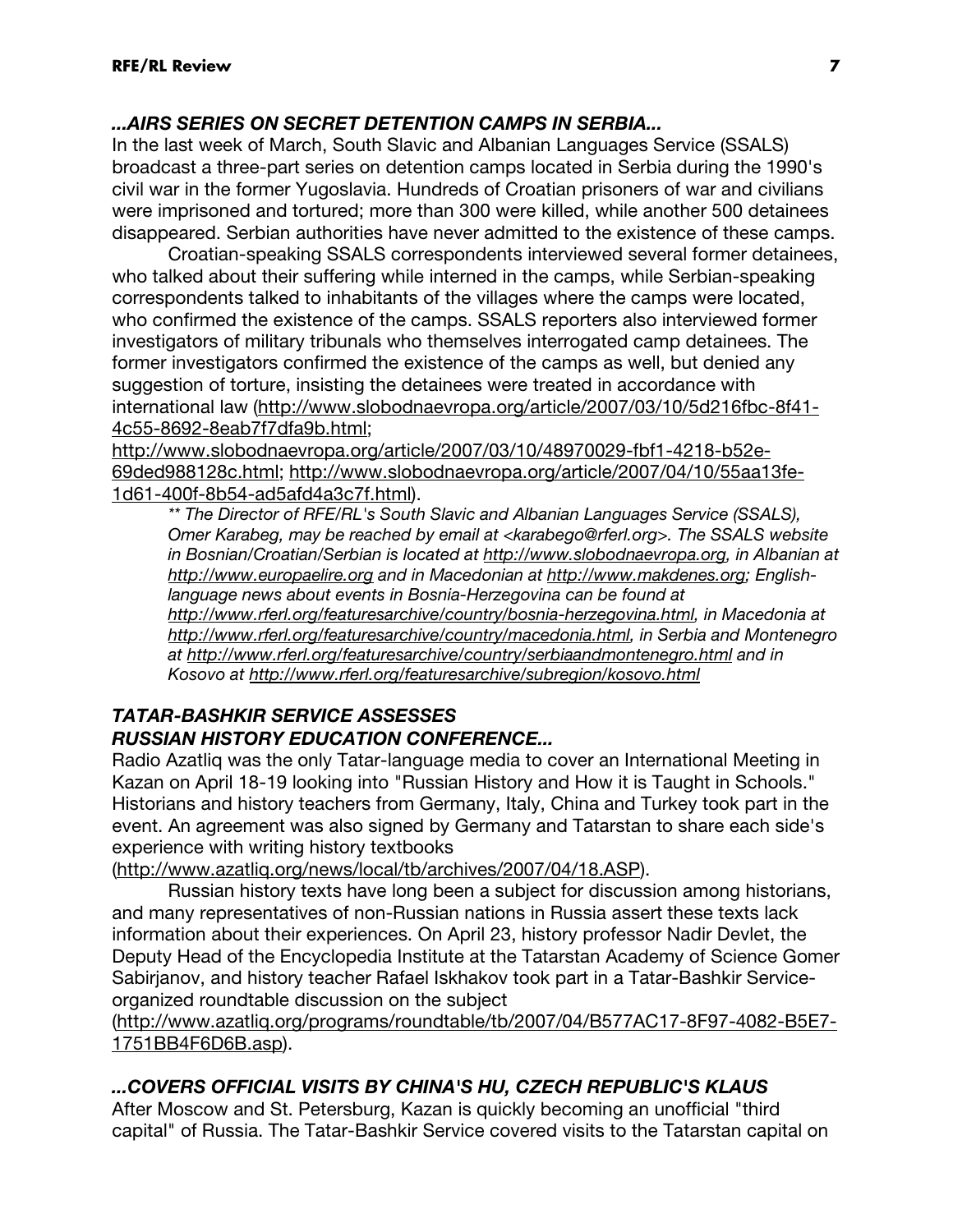March 28 by Chinese President Hu Jintao

(http://www.azatliq.org/news/local/tb/archives/2007/03/28.ASP) and on April 29 by Czech President Vaclav Klaus

(http://www.azatliq.org/news/local/tb/archives/2007/04/27.ASP;

http://www.azatliq.org/news/local/tb/archives/2007/04/30.ASP).

\*\* The Director of RFE/RL's Tatar-Bashkir Service, Rim Gilfanov, may be reached by email at <gilfanovr@rferl.org>. The Tatar-Bashkir Service's website is at http://www.azatlig.org/; English-language news about events in Tatarstan and Bashkortostan can be found at http://www.rferl.org/featuresarchive/subregion/tatarstanandbashkortostan.html

# **RFE/RL In The News**

#### BELARUS SERVICE "LIBERTY LIBRARY" EXPANDS WITH VOLUME ON MARCH 2006 DEMONSTRATIONS

RFE/RL Belarus Service Director Alexander Lukashuk presented the 12th volume in the Service's "Liberty Library" series in Minsk on April 14. Titles "Ploshcha," or "The Square," this latest book is a compilation of Belarus Service reports and photographs on the tumultuous events that took place in Minsk during and after the March 2006 presidential election. The book was also presented on April 16 in the capital of neighboring Lithuania, Vilnius, with Lukashuk in attendance. Audiences at both events were invited via e-mail and SMS messages, and could listen to live reports during broadcasts on April 14 and April 16, as well as see photos and hear audio on the service's website (http://www.svaboda.org/articlesfeatures/society/2007/4/DE953428- 531E-4203-955C-9DF468C3113E.html;

http://www.svaboda.org/articlesfeatures/society/2007/4/9490C11B-FC19-4858-A81A-CBB031B30762.html).

\*\* The Director of RFE/RL's Belarus Service, Alexander Lukashuk, may be reached by email at <lukashuka@rferl.org>. The Belarus Service's website is at http://www.svaboda.org/; English-language news about events in Belarus can be found at http://www.rferl.org/featuresarchive/country/belarus.html

### ARMENIAN SERVICE LAUNCHES NEW TALK SHOW

The Armenian Service launched a new political talk show in April. The program, entitled "Talking to the Leader," is broadcast every Sunday and features three Yerevan Bureau correspondents putting questions to prominent Armenian political figures. In preparation for the upcoming parliamentary elections in Armenia, "Talking to the Leader" has already hosted the leaders of three major political parties, with another four--including current Prime Minister and Republican Party leader Serzh Sarkisian- due in prior to the vote on May 12.

\*\* The Director of RFE/RL's Armenian Service, Hrair Tamrazian, may be reached by email at <tamrazianh@rferl.org>. The Armenian Service's website is at http://www.azatutyun.am/; English-language news about events in Armenia can be found at http://www.rferl.org/featuresarchive/country/armenia.html